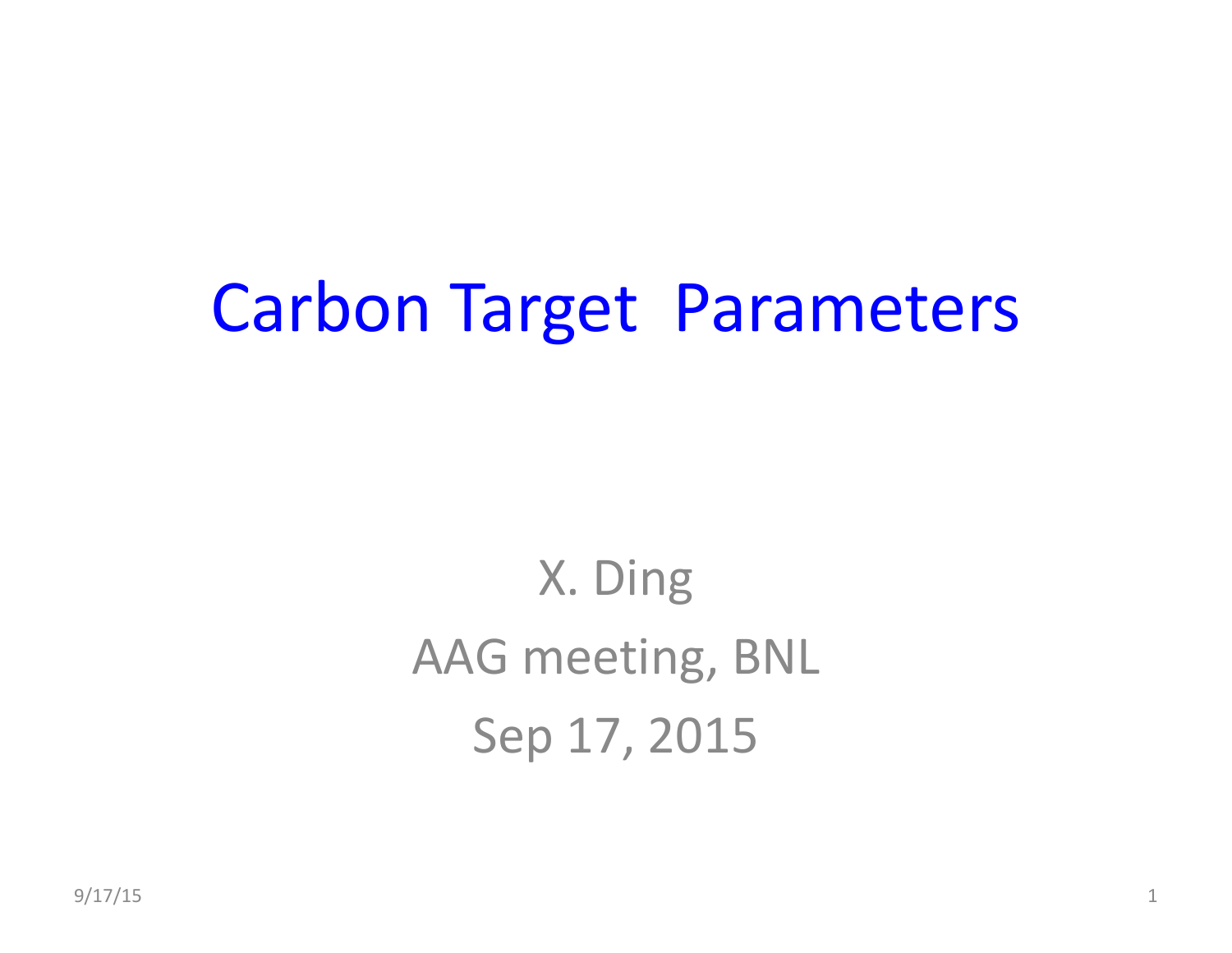## Introduction

- MARS15 (BNL Spot Cluster)
- ROOT based geometry setting without BE windows for 20t02T5m and 20to 4T5m configuration (Carbon target,  $1.8$  g/cm<sup>3</sup>)
- No SMIN card and 400,000 events
- •• Beam emittance: 0, 5, 20, 50 micron
- KE at 6.75 GeV, launched at *<sup>z</sup>* <sup>=</sup> ‐100 cm
- Collect all particles at *<sup>z</sup>* <sup>=</sup> 50 <sup>m</sup> with KE selection of min. of 40 MeV and max. of 180 MeV or 300 MeV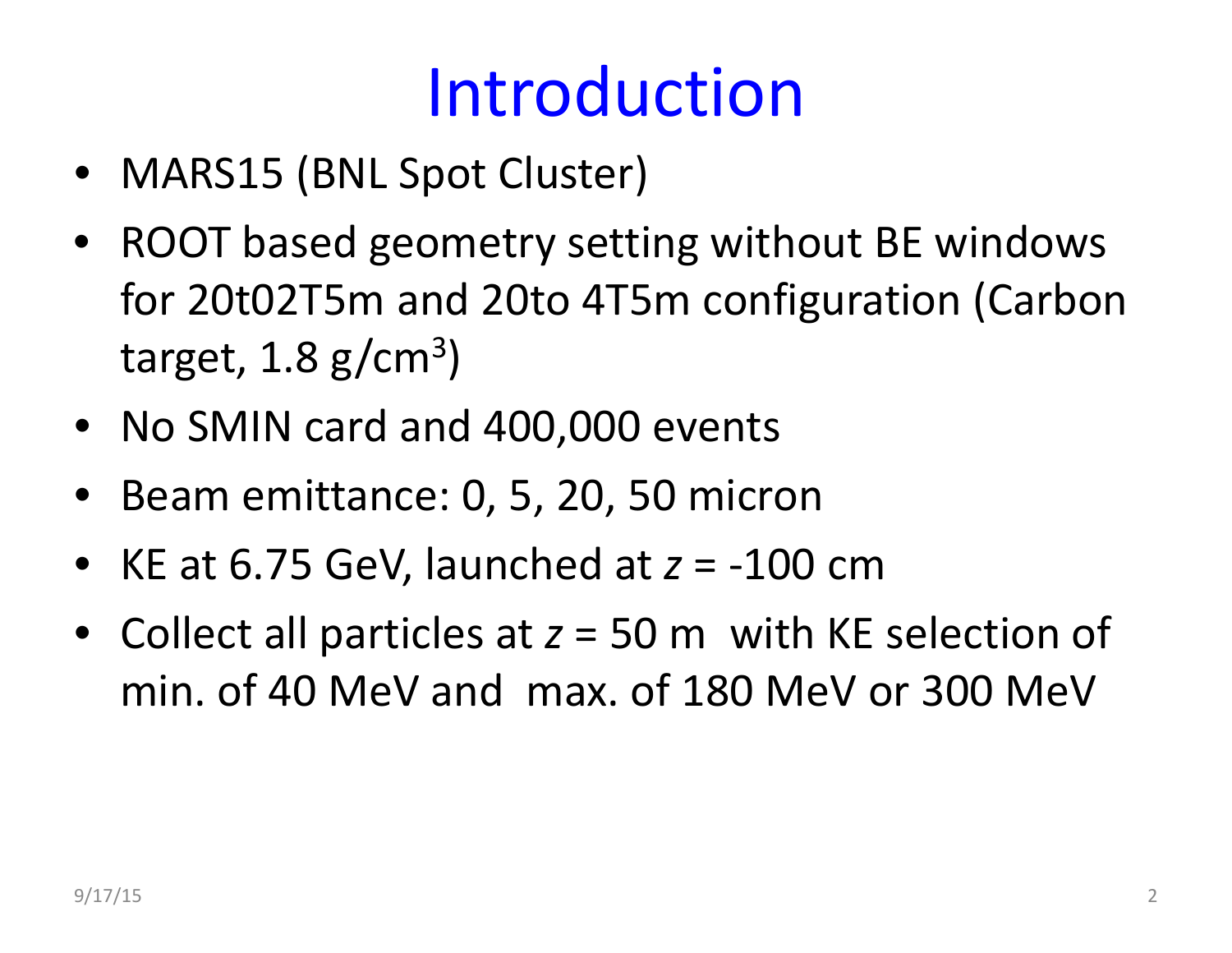#### Vary Target Length

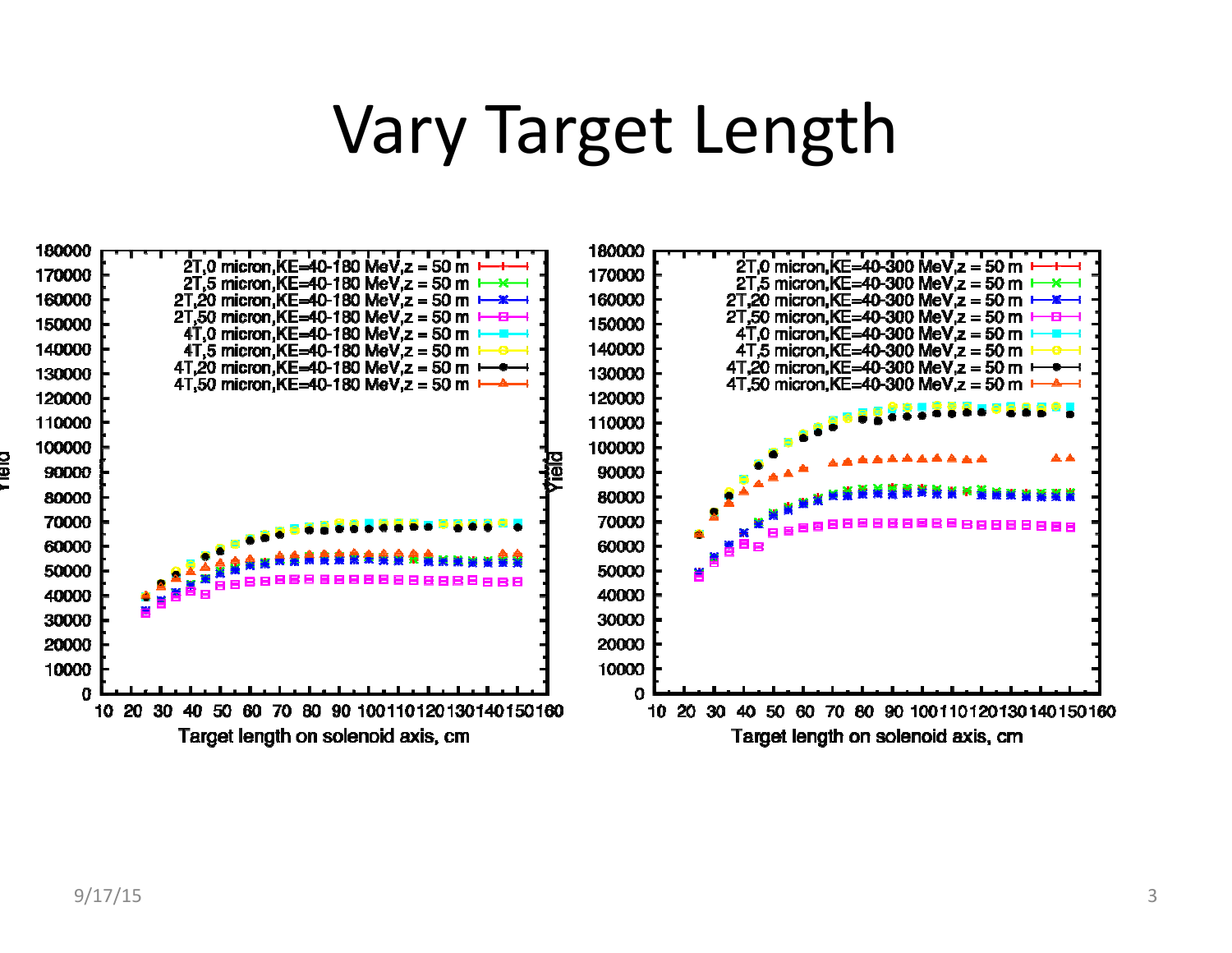#### Vary Target Radius

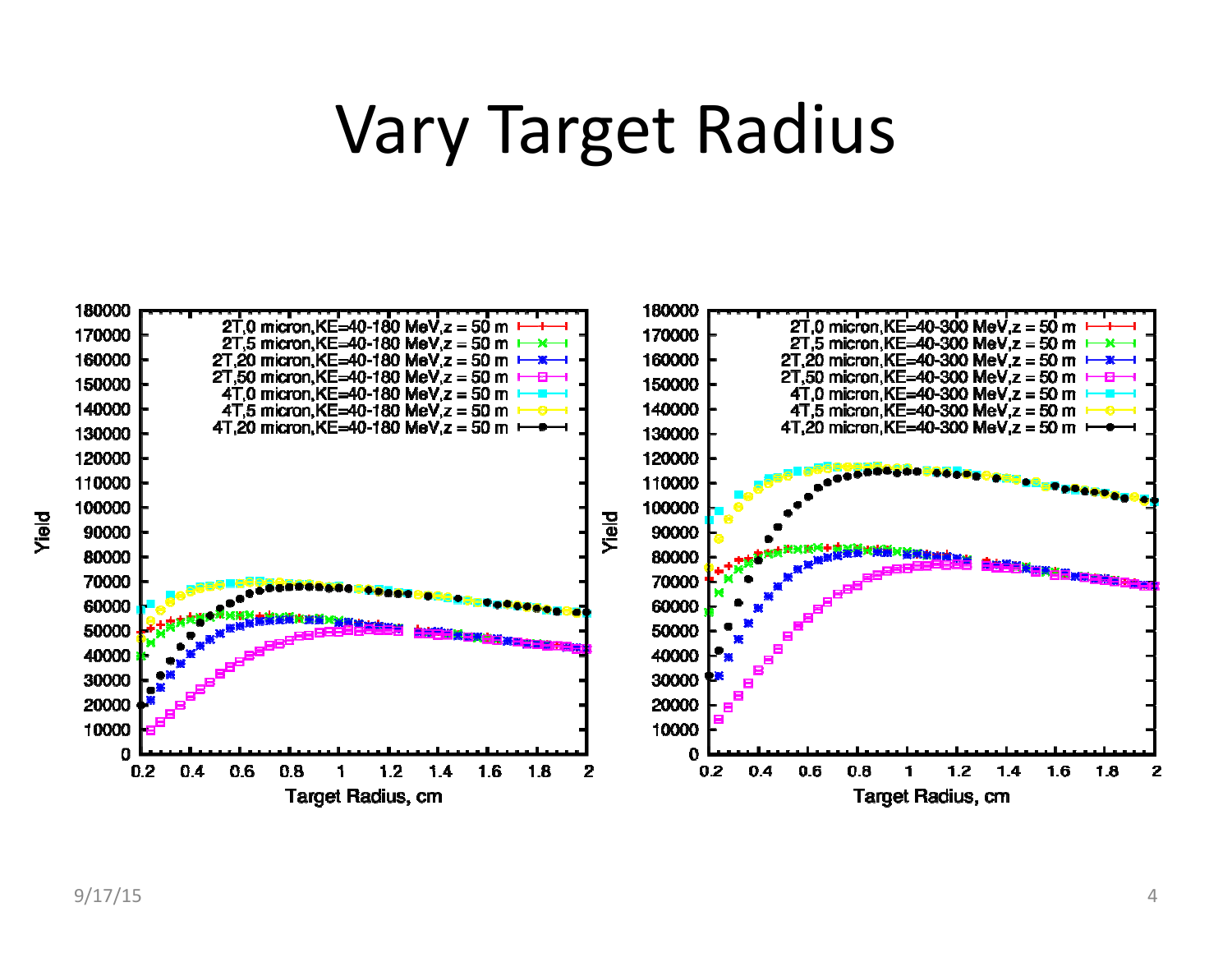### Vary Target Rod Angle

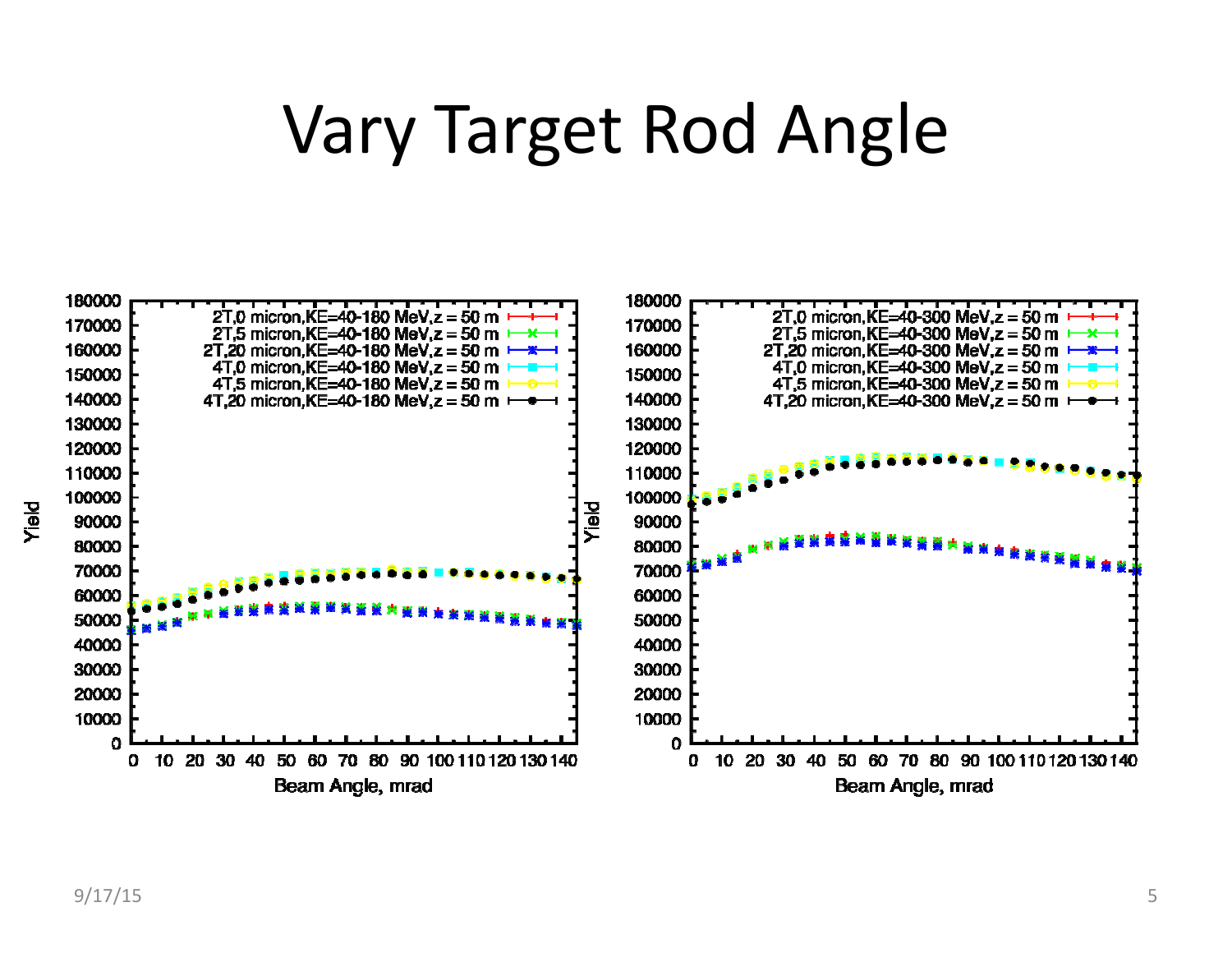## Optimized Carbon Target Parameters

| Beam emittance<br>µm | Target length<br>cm | Target radius<br>cm | Tilt angle<br>mrad |
|----------------------|---------------------|---------------------|--------------------|
|                      | 100                 | 0.8                 | 65                 |
|                      | 100                 | 0.8                 | 65                 |
| 20                   | 100                 | 1.0                 | 65                 |
| 50                   | 100                 | 1.2                 | 65                 |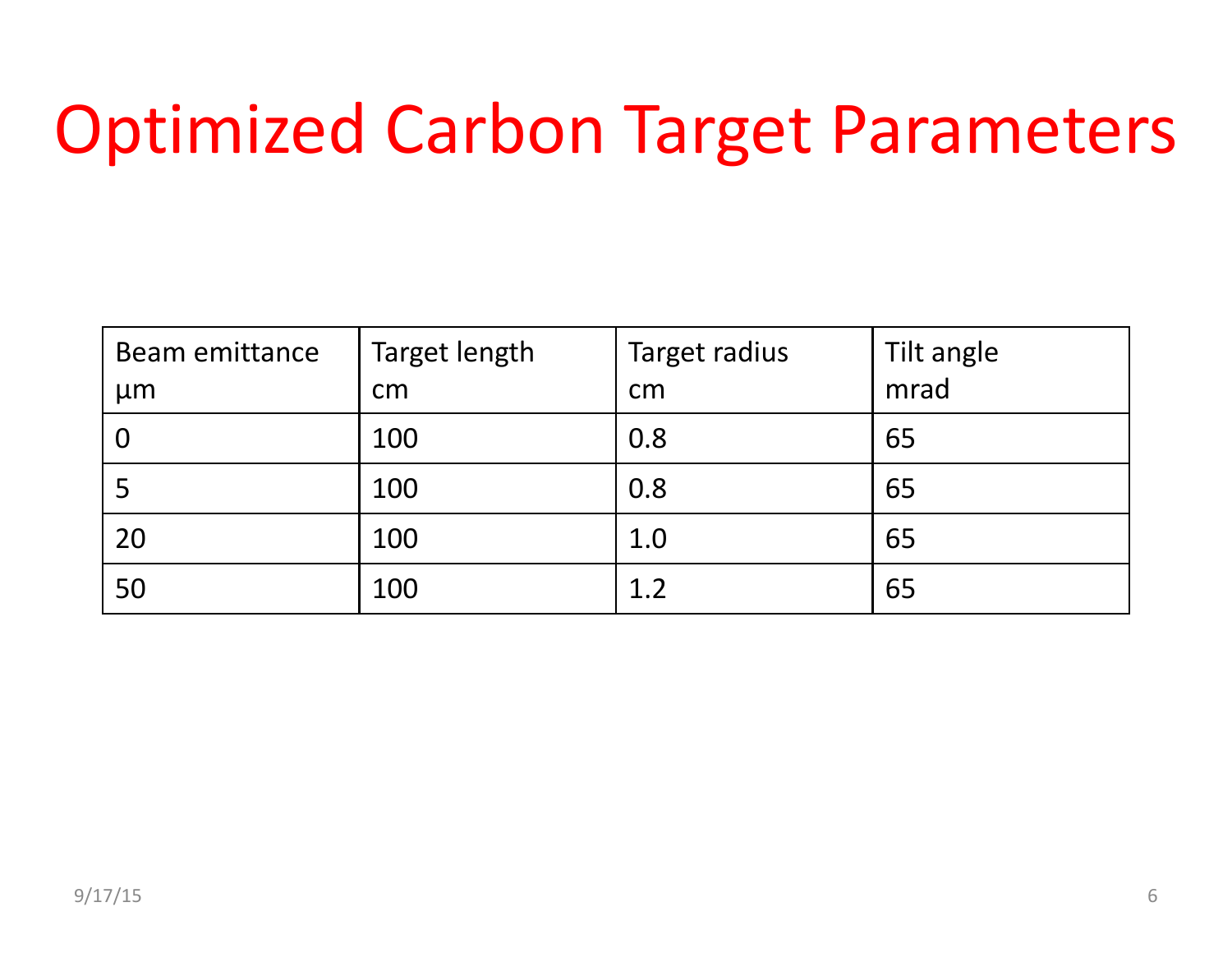# Particle Distributions for Front EndStudy

| Beam emittance<br>$\mu$ m | Target length<br>cm | Target radius<br>cm | Tilt angle<br>mrad |
|---------------------------|---------------------|---------------------|--------------------|
|                           | 100                 | 0.8                 | 65                 |
| 20                        | 100                 | 1.0                 | 65                 |

Target radius/beam radius  $=$  4 Same tilt angle of beam and target to SC axis Particle distributions generated at collection planes of 2 (fort.81), 5 (fort.82), and 10 m (fort.83)

/home0/xding/mars15-2015/20to2T5m4PDL-ROOT-Geom/G6.75-C-opt/frontstudy

/home0/xding/mars15-2015/20to4T5m4PDL-ROOT-Geom/G6.75-C-opt/frontstudy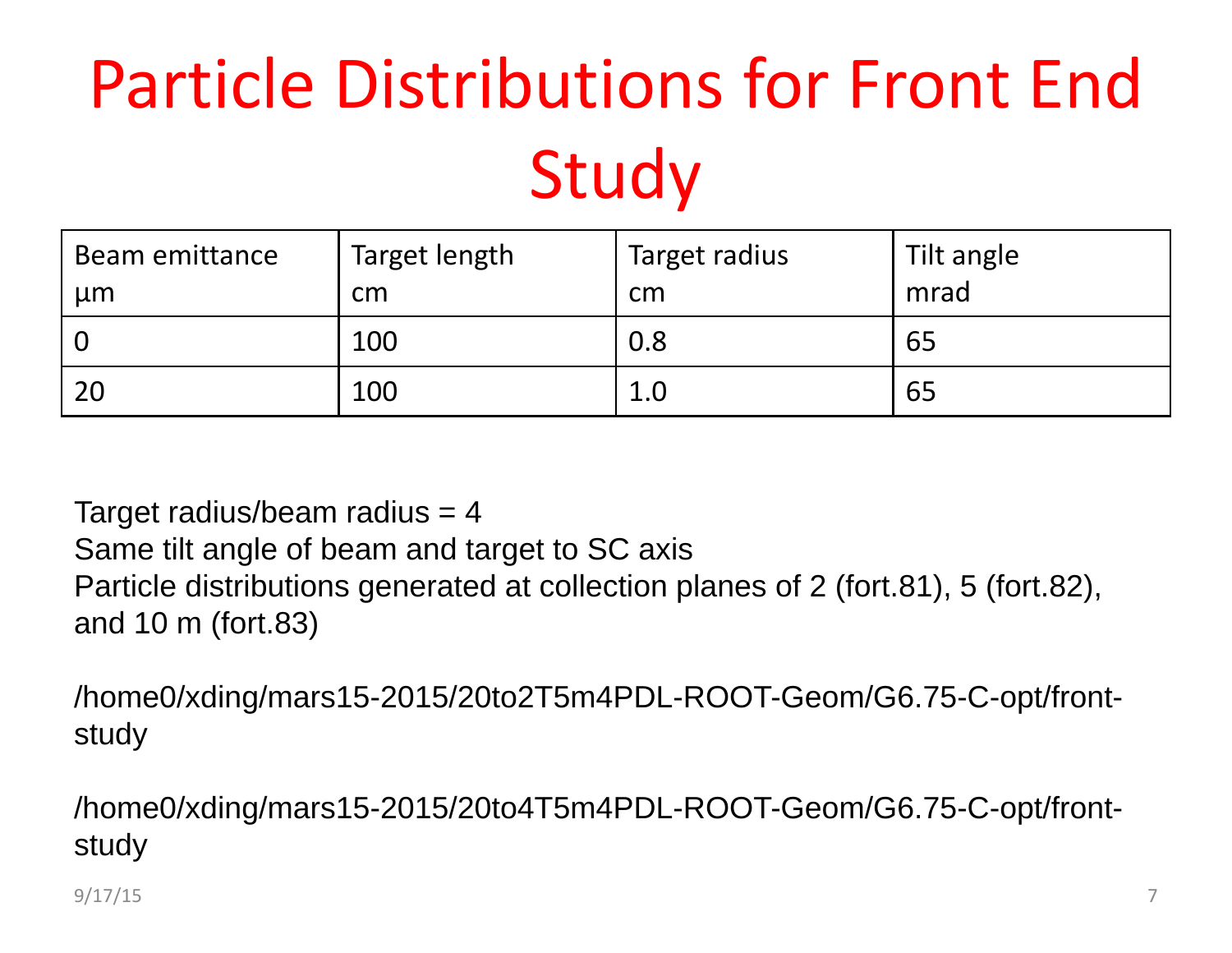# Backup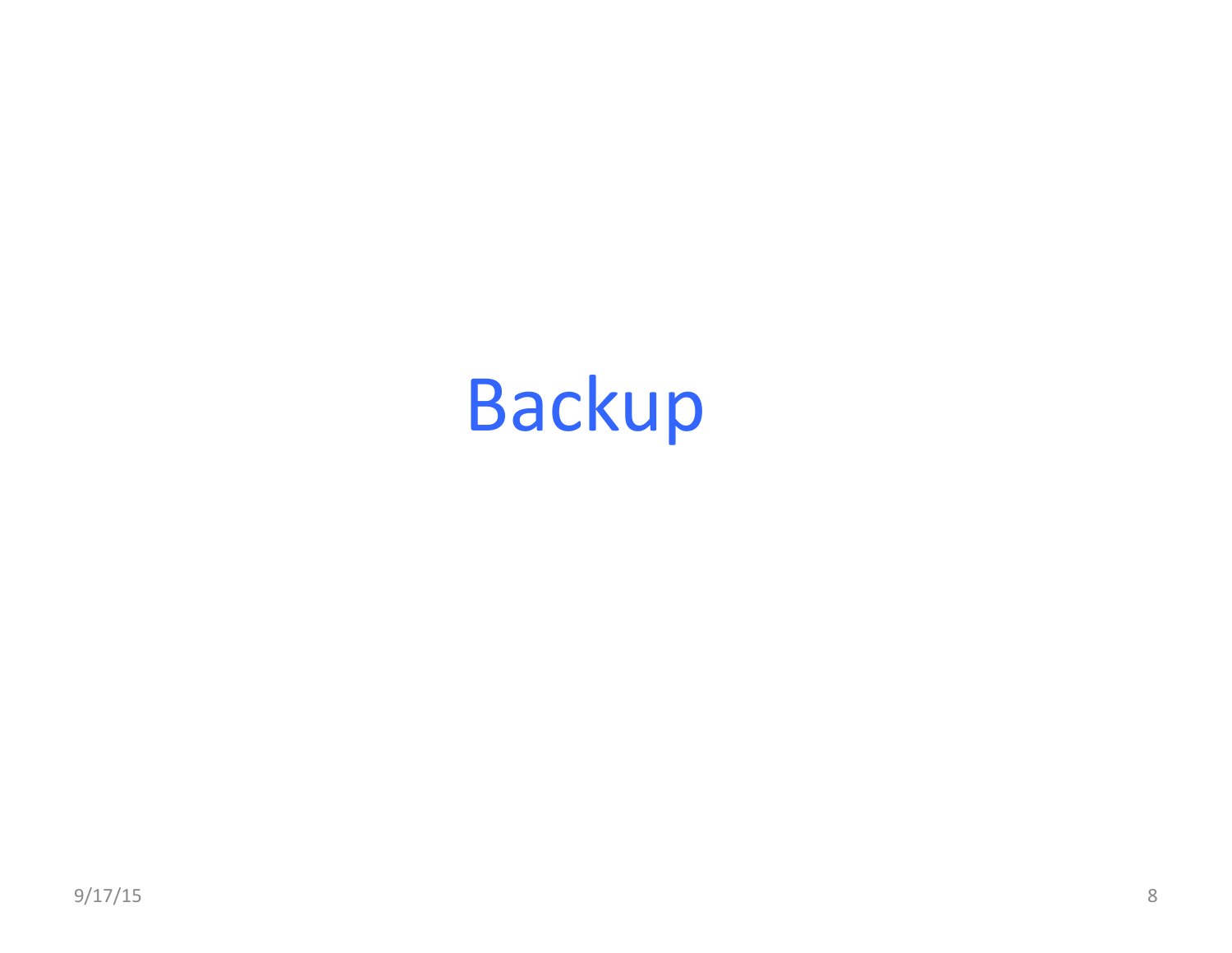#### 20to2T5m Configuration (LEN=100 cm, TR=0.8 cm, BR=0.2 cm, BA=65 mrad, CA=0)